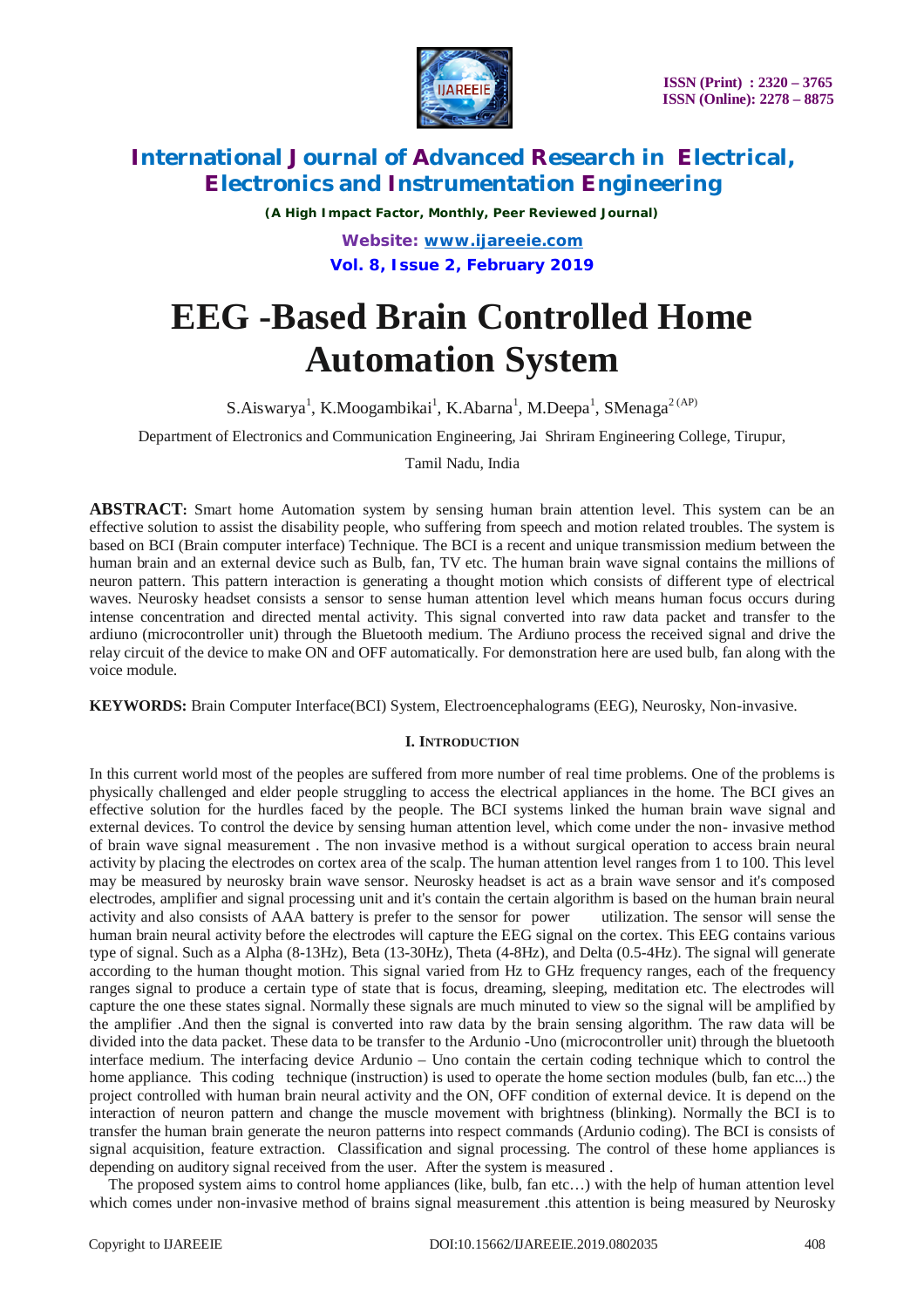

*(A High Impact Factor, Monthly, Peer Reviewed Journal)*

*Website: [www.ijareeie.com](http://www.ijareeie.com)*

### **Vol. 8, Issue 2, February 2019**

headset . Attention level values are ranges from 1to 100.In invasive BCI approach; the brainwave sensor chip is implanted directly onto the grey matter of human brain during neurosurgery. Invasive devices produce the highest quality signals of BCI device but this method is prone to scar –tissue .In the partially invasive BCI approach, the brainwave sensor chip is placed inside the skull but rests outside the grey matter of the human brain. This method produces a better resolution signals. In the non-invasive BCI approach. The brainwave sensor chip will be placed outside the skull i.e.., on the scalp. Here ,dry electrode will be used to sense the brain signals and a references electrode ear clip is used for the reference point .

 Here dependent means we can say, one output is dependent on another output. Therefore, dependent BCI system relies on output from brain signal and other muscular signals like eye movement or orientation of an eye, so this system requires some extra activities to generate Electroencephalogram (EEG) signals. We can describe here using below example. Suppose we are showing to user a matrix of letters which flashes one letter at a time. If user selects one letter by focussing on it with measure concentration then Visual Evoked Potential (VEP) recorded from users scalp over visual cortex. So Visual Evoked Potential produced by this focussed letter when it flashes is much greater than other letters whenever they are flashing. However independent BCI system is something which is not dependent on brains normal output pathways as we saw in dependent System. E.g. Consider that previous flashing letter system. When user selects specific letter, then whenever that letter flashes then P300 Evoked Potential produced. In this case the output channel of brain is EEG and the generation of EEG signal mainly depends on users intent and not orientation of eyes. So here is no role for output pathways of nerves or muscles, since independent BCI system is providing you the brains new output pathways. It seems of greater theoretical interest than dependent BCI system. B. Synchronous versus asynchronous (self-paced) BCI System

 Control an electronic assistive device using only their brainwave using only their brainwaves or scientifically know as electroencephalogram (EEG) .The problem of current EEG- based brain computer interface (BCI) system is its performance in accuracy and time response .There are two types of BCI; synchronous and asynchronous. The proposed synchronous and asynchronous control algorithms are tested on the P300 based BCI system designed for an environment control application.According to the results of the study , compared to the synchronous BCI ,asynchronous BCI has superior performance in terms of task completion duration.

### **II. LITERATURE REVIEW**

For controlling Home Appliances varies techniques were used. In A Brain Computer Interface for Smart Home Control paper they used Emotive neurosky headset to capture EEG signal and virtual environment had created. If user wants to select any device from that home then user had to raise an eyebrow. In another paper they displayed varies devices on computer screen in both invasive method and non invasive method. If user wants that flashed device to operate then user had to create signal in the brain.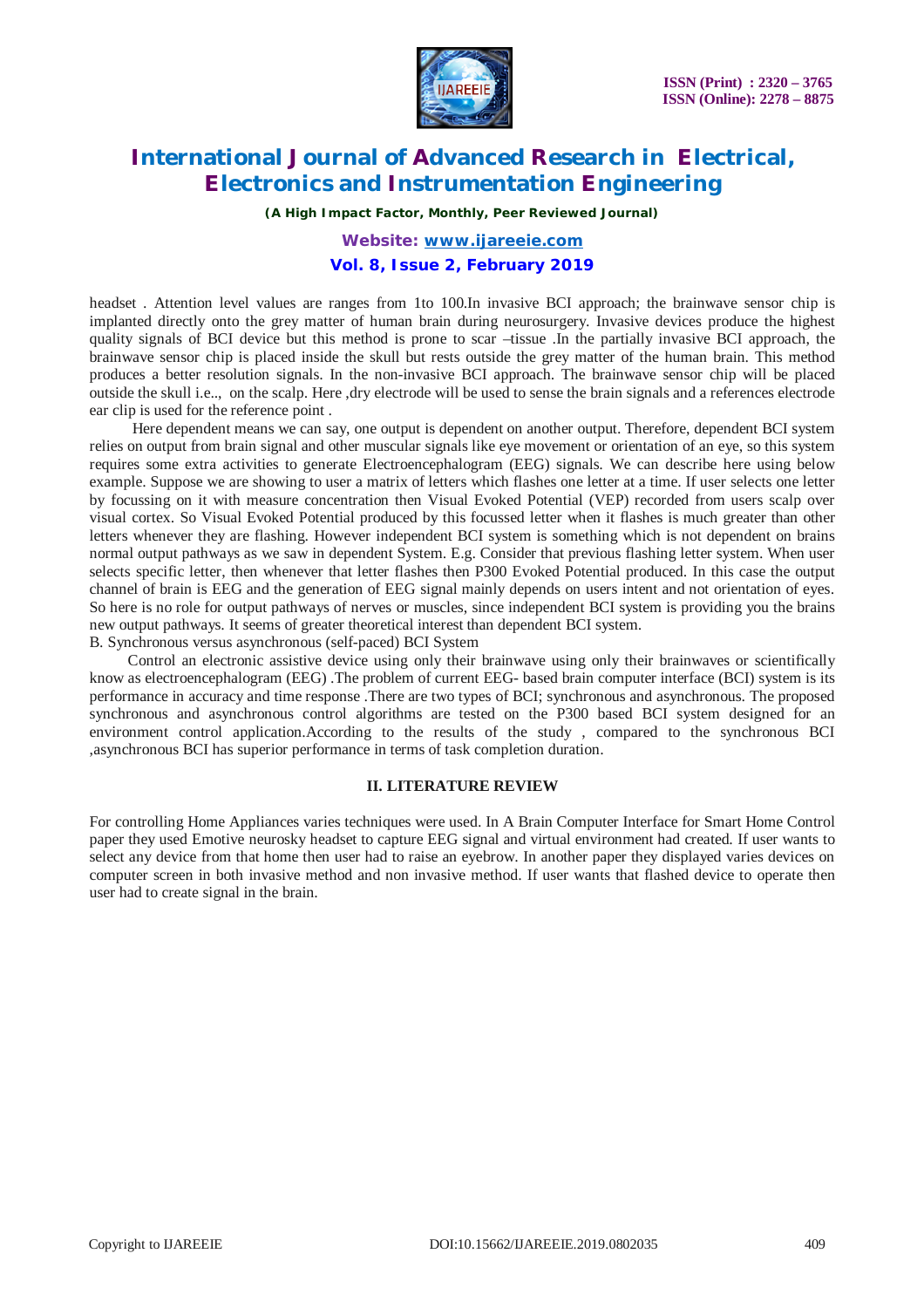

*(A High Impact Factor, Monthly, Peer Reviewed Journal)*

*Website: [www.ijareeie.com](http://www.ijareeie.com)* **Vol. 8, Issue 2, February 2019**

*A. Block Diagram*

EEG Head set:



### 1) Signal acquisition:

 The NeuroSky Mindwave sensor is brainwave sensing headset which uses a medical probe to capture patterns and translate them to PC for further use with computer development platforms. NeuroSky Mindwave contains single sensor to make the contact on user's forehead. This Mindwave device consists of a headband, an ear clip and sensor arm. The headsets reference and ground electrodes are on the ear clip and the EEG electrode is on the sensor arm, resting on the forehead above the eye. It uses a single AAA battery with 8-10 hours of battery life. The headset image is shown in This Mindwave has the ability to provide raw data along with two custom values such as attention meter values and meditation meter values. Attention level meter values indicate the user's mental focus as shown in and meditation level value indicates users mental calmness. So here, mental calmness is not directly related to relaxation of muscular body parts, but ideally once body muscles gets relaxed then mind is getting relaxation as per medical tests. Together the attention and meditation meters referred as NeuroSky Sense meters.



Headset Diagram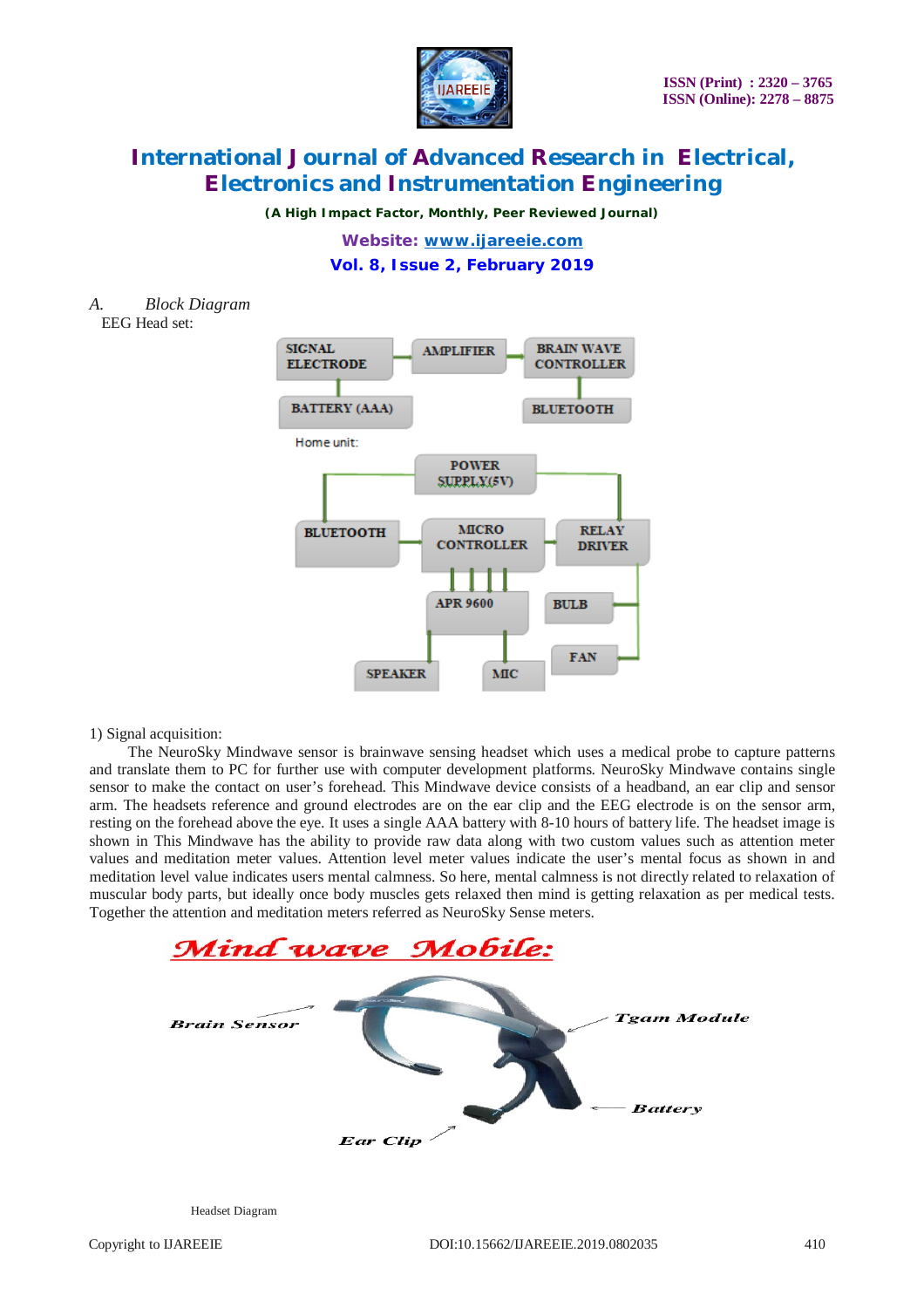

*(A High Impact Factor, Monthly, Peer Reviewed Journal)*

# *Website: [www.ijareeie.com](http://www.ijareeie.com)*

### **Vol. 8, Issue 2, February 2019**



### Non invasive Attention Meter Values

2)Bluetooth (HC-05): The acquired signal from headset is transferred through Bluetooth to personal computer. Signal transmission between HC-05 and microcontroller. Bluetooth HC-05 could be a wireless communication on protocol. 3)Relay driver (ULN 2003):Relay Driver IC ULN2003 .The IC UL n2003 comprises of 7 NPN Darlington pairs typically used to switch inductive loads and drive stepper motor. The capable of Darlington transistors is 500mA, 50V output .It is a high voltage, High current transistor array IC used especially with Microcontrollers where need to drive high power load.

### *B. Result*

In proposed system user can turn ON and turn OFF the used home appliances. a) For Bulb:

To turn ON the Bulb, user should put their attention towards object. In program total 20 values of attentions are taken for each device then make average of first five values again make average of next five values like this total five values are displayed out of 20 which are final value, this averaged values are shown in Fig.5. Now take average of those final values and if average is greater than threshold value then turn ON the Bulb. In this system threshold value is 40. This value is taken by trial and error method. Means that if user's attention level is greater than 40 then perform the desired action. Same procedure is used to turn OFF the Bulb.



#### b) For Fan :

To turn ON the Fan, user should put their attention towards object. In program total 20 values of attentions are taken for each device then make average of first five values again make average of next five values like this total five values are displayed out of 20 which are final value, this averaged values are shown in Fig.6. Now take average of that final values and if average is greater than threshold value then turn ON the Fan. In this system threshold value is 40. Means that if user's attention level is greater than 40 then perform the desired action. Same procedure is used to turn OFF the Fan.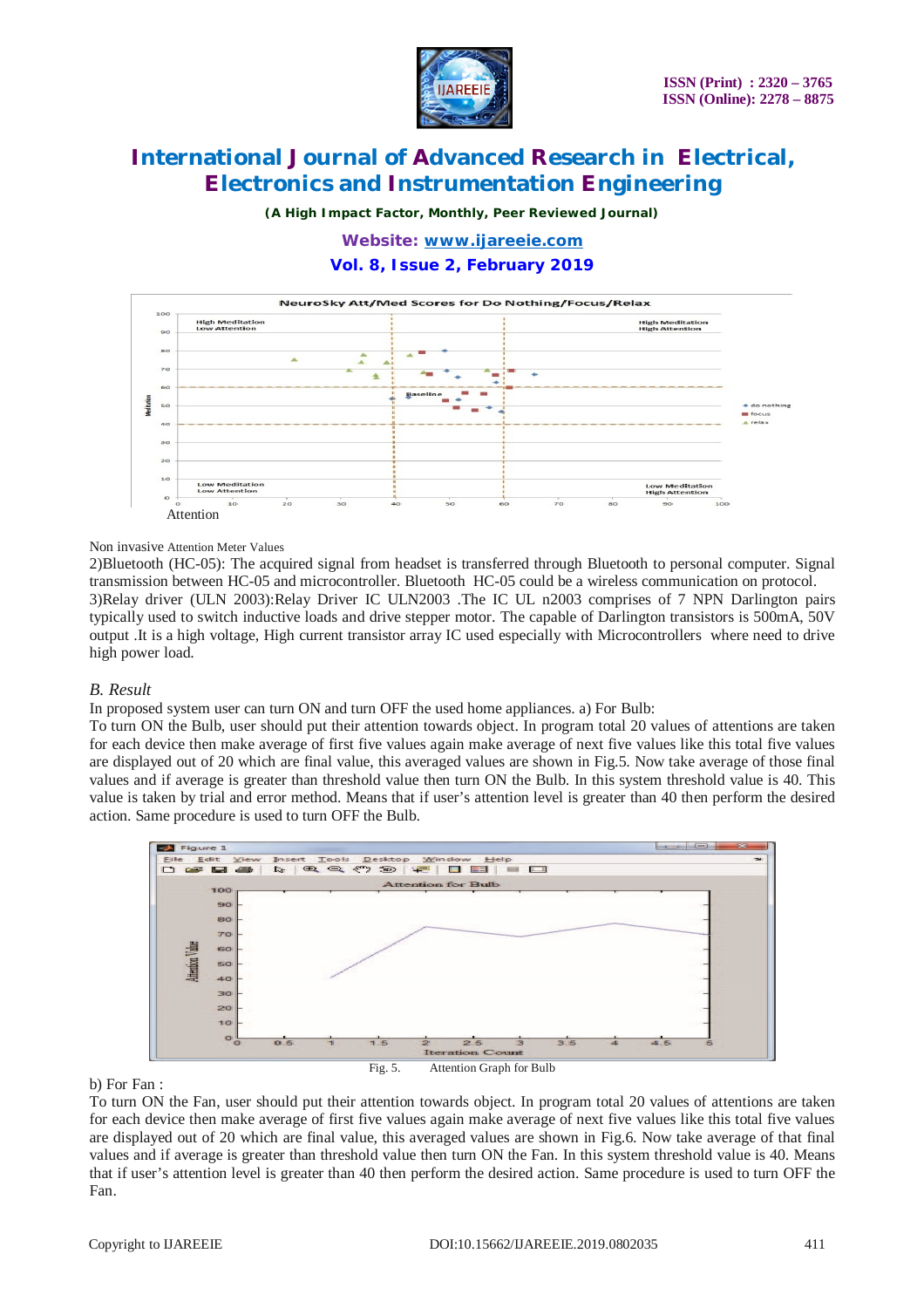

*(A High Impact Factor, Monthly, Peer Reviewed Journal)*

*Website: [www.ijareeie.com](http://www.ijareeie.com)*

### **Vol. 8, Issue 2, February 2019**



Attention Graph for Fan



### **III. FUTURE WORK**

Further this system may be used for through -to-text translation or to control movements of a prosthetic lamb. The umbrella term BCI covers invasive BCI, partial invasive BCI and non –invasive BCI research intends to restore enhance neural features of central nervous system by linking it to a computer system.

### **IV. CONCLUSION**

Brain Computer System uses brain signals in form of Attention Level through Mindwave Headset to control the Bulb and Fan. We check for some threshold value to operate the peripherals. It's very easy to use the headset over the head scalp whereas there is no harm in using this. You just need to place over the scalp and check for connection status to Fitting shown in Mind Wave Mobile core UI. If headset is connected correctly then it's good to go further. Attention values get measured between 1 to 100 number values.